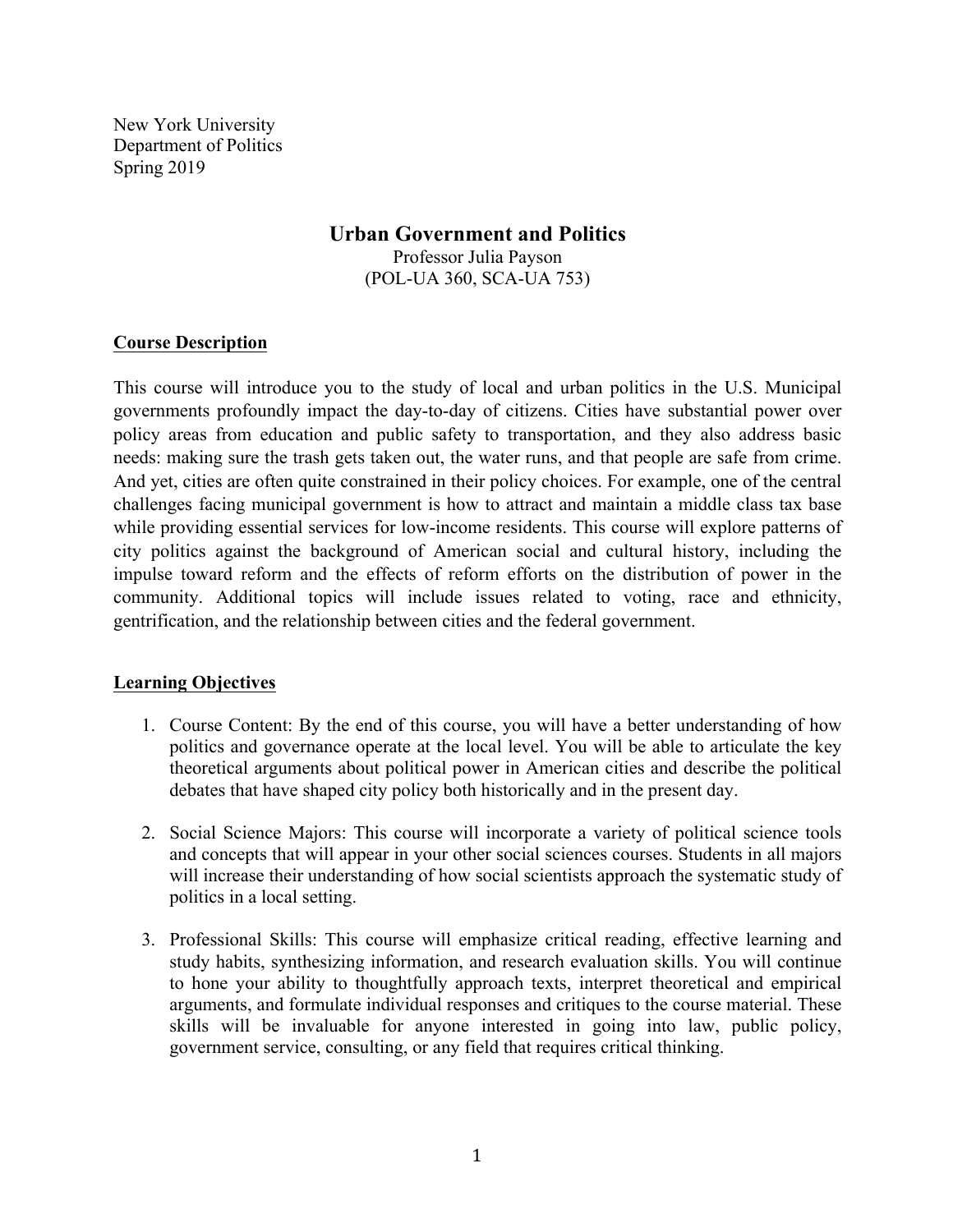4. Civic Engagement: Finally, I hope that learning about urban political dynamics and power structures will better equip and empower you to participate in the politics of your local community.

## **Logistics**

| Class meetings: | Tuesdays and Thursdays $11:00$ am $-12:15$ pm<br>Kimmel 803                                                                                                                                                        |
|-----------------|--------------------------------------------------------------------------------------------------------------------------------------------------------------------------------------------------------------------|
| Contact Info:   | Professor Julia Payson<br>julia.payson@nyu.edu<br>Politics Department 19 West 4 <sup>th</sup> St<br>Office 220 $(2nd$ floor)                                                                                       |
| Office Hours:   | Tuesdays: 2-4pm<br>Fridays: by appointment                                                                                                                                                                         |
|                 | While I will almost always be available during office hours, please use the<br>following website if you would like to reserve a specific time or guarantee<br>that I will be there: https://jpayson.youcanbook.me/ |

### **Assignments**

Attendance, Participation, and Homework: 15%

- Please attend class prepared to learn and participate. You are allowed **two** unexcused absences, no questions asked. If you must miss a class for a medical or family emergency, please email me as soon as possible, and you may attend office hours to make up that session. After two unexcused absences, each additional missed class will lower your participation grade by 10%.
- We will periodically incorporate more active learning activities and discuss the readings and lecture material as a class and in small groups. Please consider this an opportunity to develop your public speaking skills and ability to verbally articulate your ideas and thoughts. I am committed to creating an inclusive learning environment that encourages everyone to participate. Please come and see me during office hours if you are someone who has particular difficulty participating so I can get a sense of how you are handling the material.

In-Class Quizzes: 20%

- We will have 5 short quizzes over the course of the semester. They will cover both the readings and lectures and will provide you with an incentive to keep up with the material. The quizzes will generally be announced, although I reserve the right to administer pop quizzes—especially if attendance and participation become a problem. **Your lowest quiz score will be dropped when calculating your final grade**.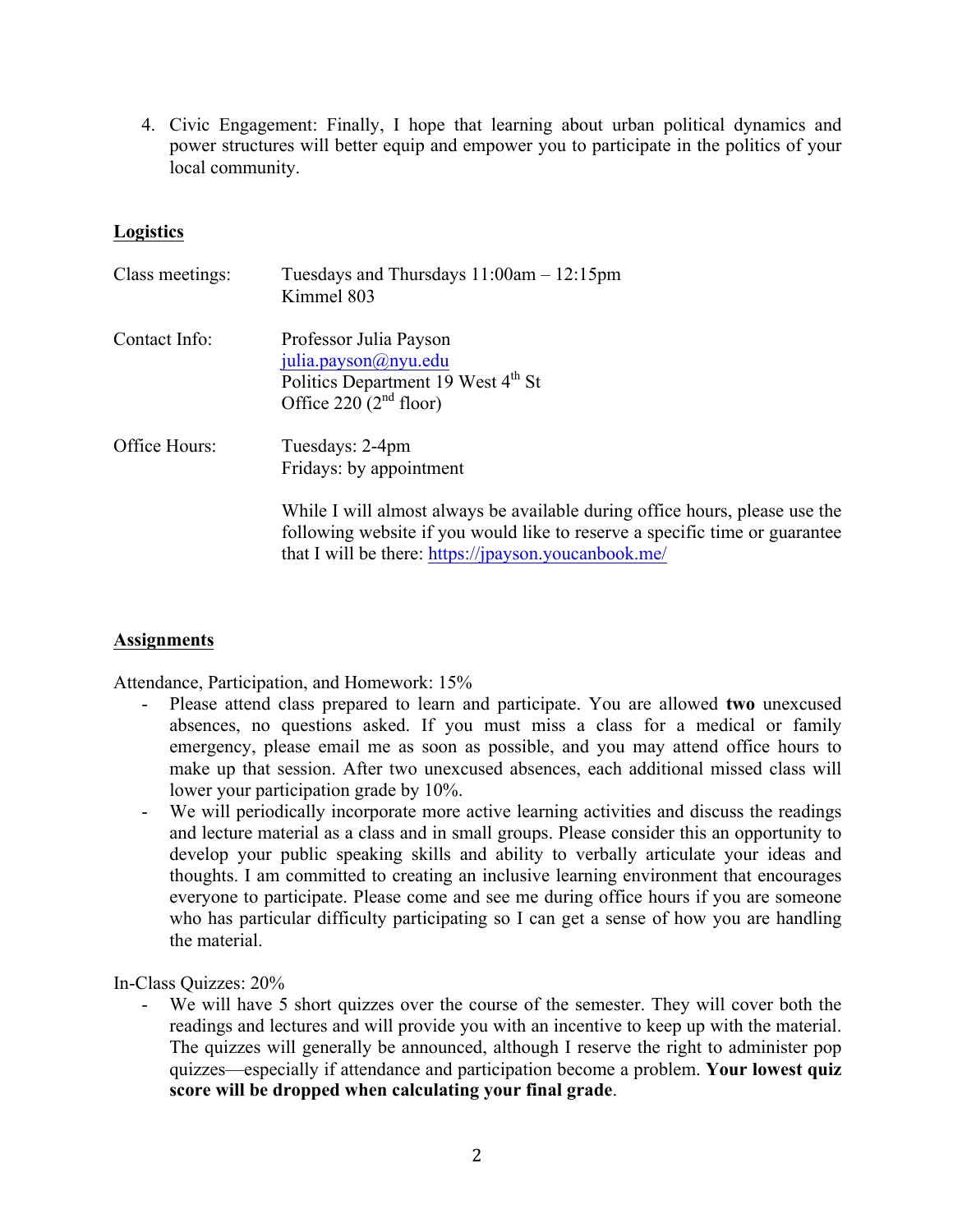#### Midterm Exam: 20%

- The midterm exam will be a 75 minute in-class written exam. It will take place on **Tuesday 3/12**.

Final Exam: 25%

- The final exam will be a take-home exam that will cover the entire semester, with a focus on the material presented after the midterm. The final will be assigned on **Friday 5/10 and due Thursday 5/16 at 12pm.**

Course Paper: 15%

- You will complete a 7-10 page paper that draws from the course themes and allows you to further delve into a topic or question of interest. Prompts and additional details will be provided later in the semester.

### **Evaluation**

Grades will be assigned according to the following scale:

| $94 - 100$ A | $67-69$ D+  |  |
|--------------|-------------|--|
| $90 - 93$ A- | $62 - 66$ D |  |
| $87 - 89$ B+ | Below 62 F  |  |
| $83 - 86$ B  |             |  |
| $80 - 82$ B- |             |  |
| $77 - 79$ C+ |             |  |
| $73 - 76$ C  |             |  |
| $70 - 72$ C- |             |  |
|              |             |  |

I will work hard to ensure assignment grades are administrated in a fair and timely manner. Please feel free to come to office hours at any time to discuss your grades. I do not typically regrade work. However, if you feel you have an exceptional circumstance, you may write a 1-2 page memo explaining why a re-grade is justified. Keep in mind that your final score may also go down if you pursue this option.

### **Course Policies**

**This course will be laptop free**. Please bring a notebook and pen or pencil to take notes. We will periodically take time to compare and review notes as a class to aid your learning. After the midterm exam, you will have the opportunity to provide feedback on how the laptop free environment is working for you, and I may adjust the policy at that point.

Students Requiring Accommodation: New York University is committed to providing equal educational opportunity and participation for students with disabilities. It is the University's policy that no qualified student with a disability be excluded from participating in any University program or activity, denied the benefits of any University program or activity, or otherwise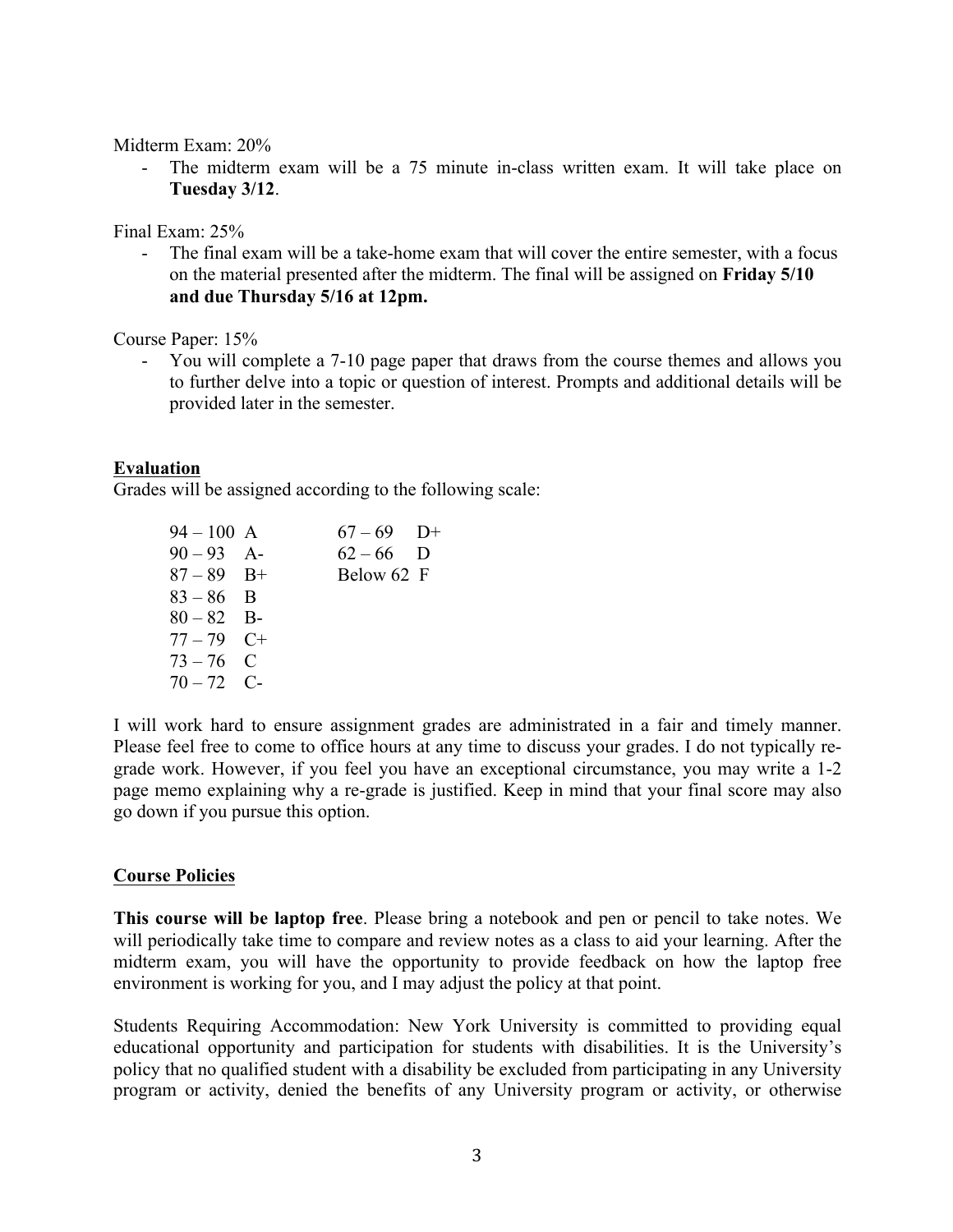subjected to discrimination with regard to any University program or activity. Students requesting accommodations must document their disability with the Moses Center for Students with Disabilities (CSD).

Academic Integrity: I expect the work you do for this class to be your own. According to university policy, students who violate NYU's core principles of academic integrity by plagiarizing or cheating may fail a particular assignment, fail the course, or face suspension or expulsion.

# **Reading**

Readings will be posted to NYU classes at least a week before they are due. The exception are readings from Judd and Swanstrom's City Politics  $(9<sup>th</sup>$  edition) textbook. This book is required and available at the bookstore (you may also rent it from Amazon or buy it used from another provider). Note that we are using the  $9<sup>th</sup>$  edition of this text.

Dennis R. Judd and Todd Swanstrom. 2016. *City Politics: The Political Economy of Urban America, 9th Edition*. New York: Routledge.

## **Course Schedule**

The readings and thematic content are subject to minor revisions and updates as we assess how the course is proceeding and what interests you develop as a class. Additional readings may be posted with advance notice.

Please read the assignments **before** each class. They will often be the subject of the lectures and short quizzes. When appropriate, I may highlight the most important pages to read and provide reading questions to focus on.

Midterm: **In-Class Midterm Exam Tues. 3/12**

Course Paper: Assigned 4/2 Topic Due: 4/18 **Paper Due: 5/2** (If you want your paper grade before the final exam) **5/7** (If you are ok without getting your grade before the final)

### Final Exam: **Take Home Final Assigned Friday 5/10 and Due Thursday 5/16 at 12pm**

### **Introduction and Logistics**

Tues. 1/29 First day of class No reading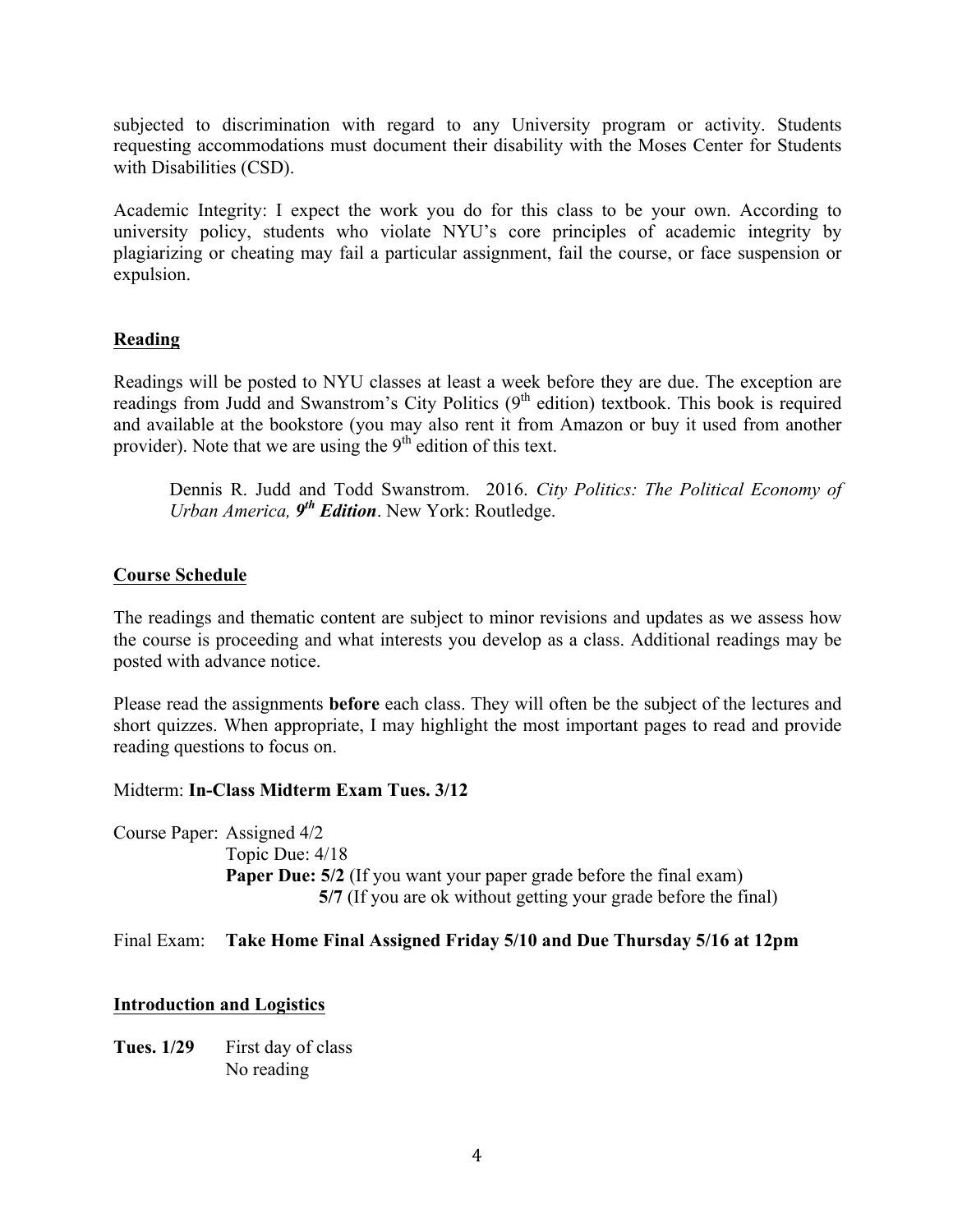### **Cities in America: Overview and Historical Foundations**

| <b>Thurs.</b> 1/31 | Burns <sup>*</sup> , The Formation of American Local Governments (20 pages)<br>Judd and Swanstrom Chapter 1 (10 pages)                             |
|--------------------|----------------------------------------------------------------------------------------------------------------------------------------------------|
| Tues. 2/5          | Judd and Swanstrom Chapter 2 (The Legacy of America's Urban Past) (35 pages)                                                                       |
| <b>Thurs. 2/7</b>  | Judd and Swanstrom Chapter 3 (22 pages)<br>Plunkitt of Tammany Hall (10 pages)                                                                     |
| <b>Tues. 2/12</b>  | Judd and Swanstrom Chapter 4 (30 pages)<br>Forms of Municipal Government (2 pages)<br>City Manager vs. Mayor: Who Runs This Town Anyway? (2 pages) |

#### **Theoretical Approaches**

| <b>Thurs. 2/14</b> Dahl, Who Governs? (20 pages)  |
|---------------------------------------------------|
| Bachrach and Baratz, Two Faces of Power (6 pages) |

- **Tues. 2/19** Tiebout, A Pure Theory of Local Expenditures (9 pages) Peterson, City Limits (27 pages)
- **Thurs. 2/21** Trounstine\*, Political Monopolies in American Cities (17 pages) Harrick\*, Multi-minority Coalitions and the Future of Minority Representation (10 pages)

### **Local Institutions, Elections, and Voting**

- **Tues. 2/26** Sharp\*, Political Participation in Cities (25 pages)
- **Thurs. 2/28** Oliver and Ha† , Vote Choice in Suburban Elections (11 pages) Barreto<sup>†</sup>, Si Se Puede! Latino Candidates and the Mobilization of Latino Voters (14 pages)
- **Tues. 3/5** Schaffner et al, Teams Without Uniforms (20 pages) Trounstine\* and Valdini\*, The Context Matters: The Effects of Single-Member versus At-Large Districts on City Council Diversity (13 pages)
- **Thurs. 3/7** Catch Up and Midterm Review
- **Tues. 3/12 In-Class Midterm Exam**
- **Thurs. 3/14** [No Reading]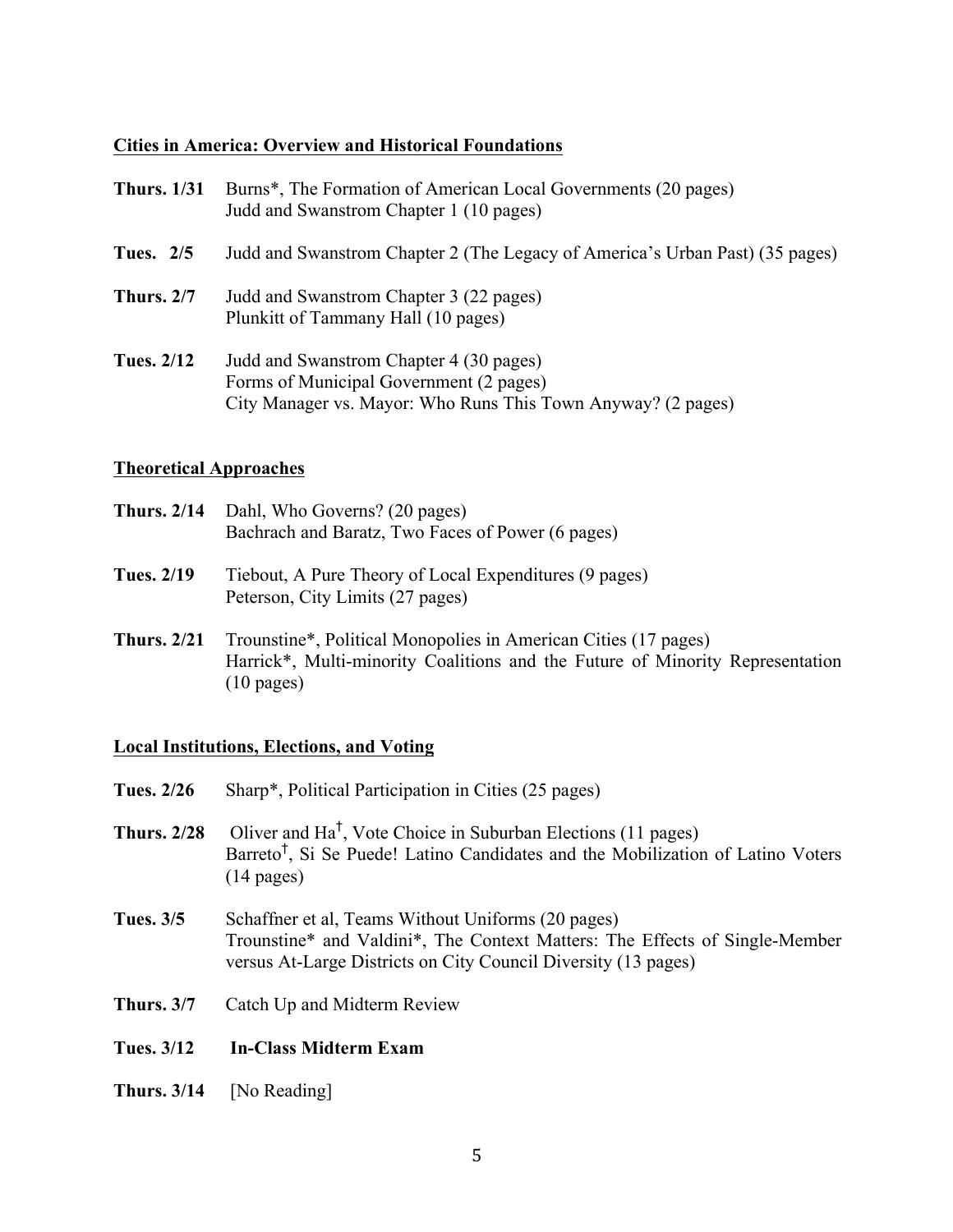## **[Tues. 3/19 and Thurs 3/21 Spring Break]**

### **Racial Migration, Economic Development Policies, and Urban Segregation**

| Tues. 3/26         | Judd and Swanstrom Chapter 6 (32)                                                                                 |
|--------------------|-------------------------------------------------------------------------------------------------------------------|
| <b>Thurs.</b> 3/28 | Judd and Swanstrom Chapter 7 (25)                                                                                 |
| <b>Tues.</b> 4/2   | Moving to Opportunity Summary (10 pages)<br>Oliver, Paradoxes of Integration (13 pages)<br><b>Papers Assigned</b> |
| Thurs, 4/4         | No Class – JP $\omega$ Conference<br>House Rules* (Podcast) (60 minutes)                                          |

- **Tues. 4/9** Judd and Swanston Chapter 10 (24)
- **Thurs. 4/11** Gentrification Debate (Variety of short readings posted to NYU Classes)

## **Debates Over Urban Policy and Public Services**

| <b>Tues.</b> 4/16  | Judd and Swanstrom Chapter 12 (24)<br>When Mayors Matter — And When They Don't* (2 pages)                                                                                 |
|--------------------|---------------------------------------------------------------------------------------------------------------------------------------------------------------------------|
| <b>Thurs.</b> 4/18 | <b>Paper Topics Due</b><br>Wilson and Kelling, Broken Windows (18 pages)<br>Podcast: How A Theory of Crime and Policing Was Born, And Went Terribly<br>Wrong (30 minutes) |
| Tues. 4/23         | As Mayors Take Charge: School Politics in the City (12 pages)<br>The Lightning Rod (16 pages)                                                                             |
|                    | <b>Thurs. 4/25</b> How Cities Address Homelessness (Short readings posted to NYU Classes)                                                                                 |

## **Cities Today and in the Future**

| <b>Tues. 4/30</b> | Judd and Swanstrom Chapter 13 (27 pages) |
|-------------------|------------------------------------------|
|                   | Judd and Swanstrom Chapter 15 (5 pages)  |

- **Thurs. 5/2** Case Study: Amazon H2Q (Readings TBD)
- **Tues. 5/7** Urban America: U.S. Cities in the Global Era (7 pages) Glaeser, The Triumph of the City (12 pages)